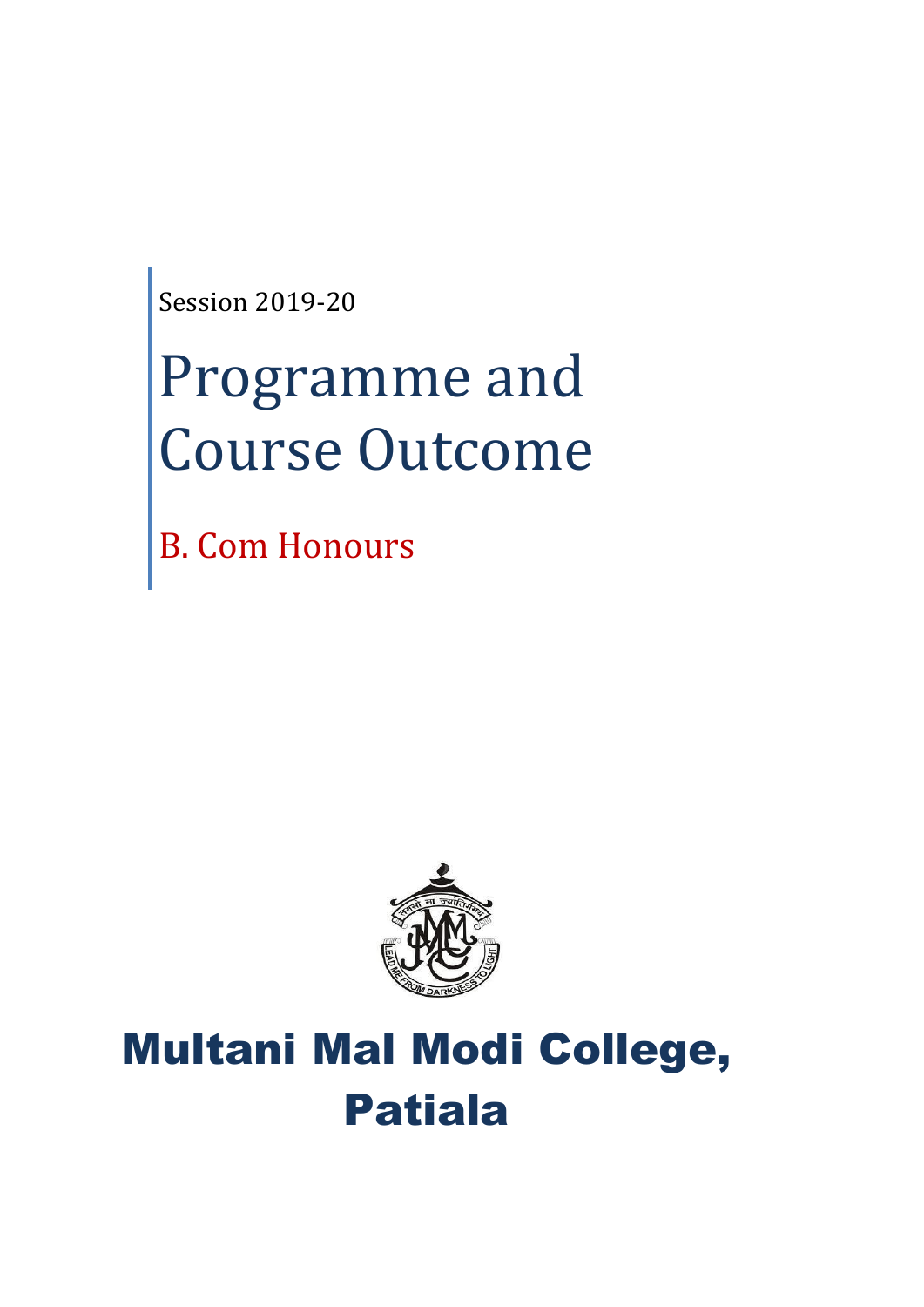# **Program Outcomes (POs)**

**PO-1**: After completing three years Bachelors in Commerce with honours, students would gain a thorough grounding in the fundamentals of Commerce and finance.

**PO-2:** The commerce and finance focussed curriculum offers a number of specializations and practical exposures which would equip the student to face the modern day challenges in Commerce and Business.

**PO-3**: The all inclusive outlook of the course offers a number of value based and joboriented courses ensures that students are trained up to date and the student will be able to do higher education and advanced research in the field of Commerce and Finance.

**PO-4**: The knowledge of accounting beyond fundamentals results in affective development of the students, hence will make them progress to valuing and organization levels.

**PO-5:** Will gain through systematic and subject skills within various disciplines of commerce, business, accounting, economics, statistics, and finance, auditing and direct and indirect taxes.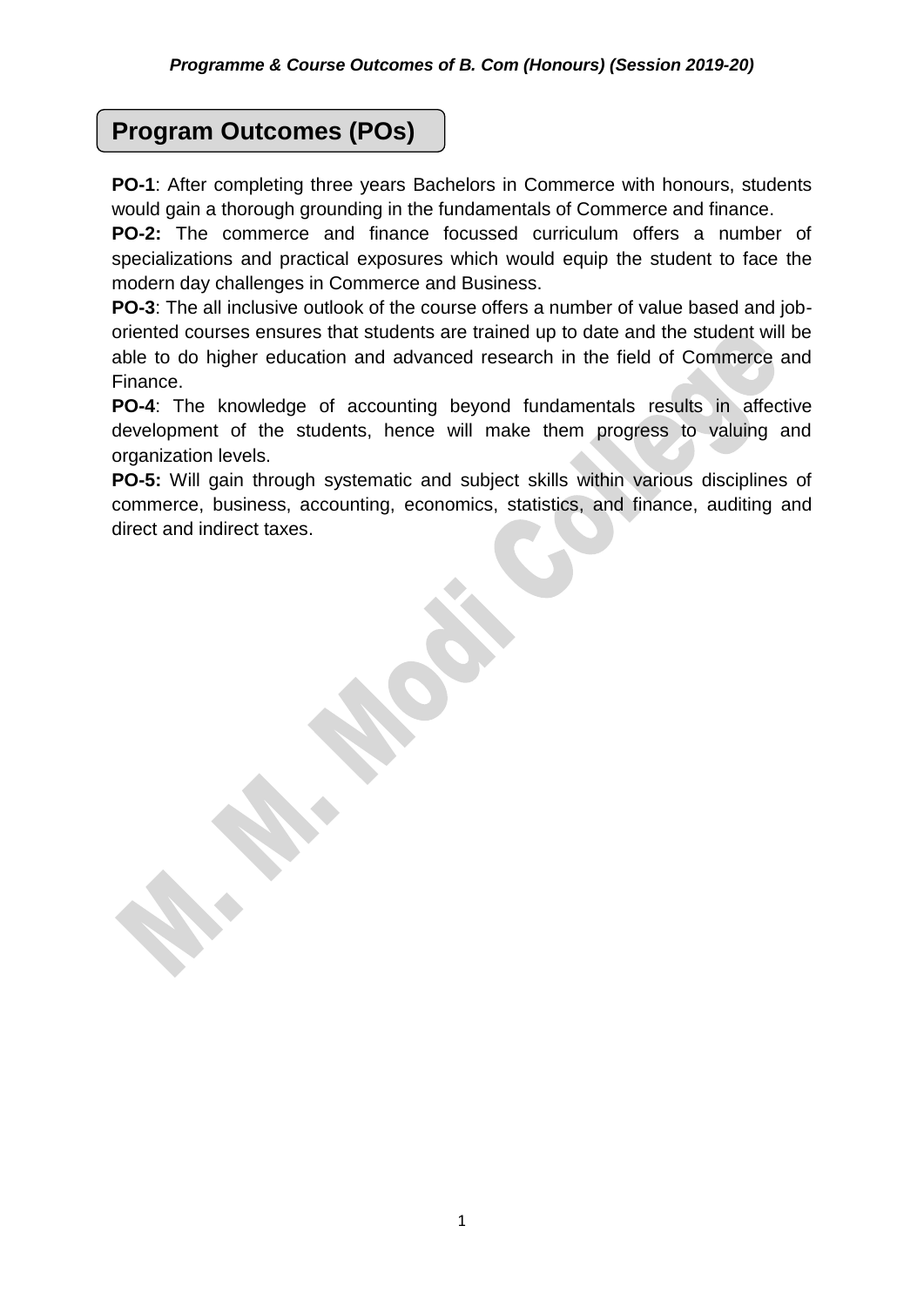# **Course Outcomes (COs)**

#### **B. Com (Honours) - I**

#### **Semester-1st**

| Code           | <b>Course</b>                                 |  |
|----------------|-----------------------------------------------|--|
| <b>BCH 101</b> | Punjabi                                       |  |
| <b>BCH 102</b> | <b>Communication Skills</b>                   |  |
| <b>BCH 103</b> | <b>Fundamentals of Financial Accounting-I</b> |  |
| <b>BCH 104</b> | <b>Business Organization</b>                  |  |
| <b>BCH 105</b> | <b>Micro Economics</b>                        |  |
| <b>BCH 106</b> | <b>Business Law-I</b>                         |  |

#### **Semester-2nd**

| Code           | <b>Course</b>                                  |
|----------------|------------------------------------------------|
| <b>BCH 201</b> | Punjabi                                        |
| <b>BCH 202</b> | <b>Computer Application In Business</b>        |
| <b>BCH 203</b> | <b>Fundamentals of Financial Accounting-II</b> |
| <b>BCH 204</b> | <b>Functional Management</b>                   |
| <b>BCH 205</b> | <b>Macro Economics</b>                         |
| <b>BCH 206</b> | <b>Business Law-II</b>                         |

#### **BCH 101: PUNJABI**

# **ਪੰਜਾਬੀ ਲਾਜ਼ਮੀ ਵਿਸ਼ੇਦੀ ਪੜ੍ਹਾਈ ਉਪਰੰਤ ਵਿਵਦਆਰਥੀਆਂ ਦੀ ਯੋਗਤਾ ਅਤੇਸਮਰਥਾ ਵਿਚ ਸਾਰਥਕ ਿਾਧਾ ਹੋਿੇਗਾ**

CO- :1ਸਾਹਿਤਕ ਰਚਨਾਵਾਂ ਦੇ ਮਾਧਿਅਮ ਨਾਲ ਵਿਦਿਆਰਥੀਆਂ ਅੰਦਰ ਸਾਹਿਤਕ ਰਚੀਆਂ ਦਾ ਵਿਕਾਸ ਹੋਵੇਗਾ

- CO- :2ਭਾਸ਼ਾ ਦੀ ਸਿਧਾਂਤਕ ਜਾਣਕਾਰੀ ਨਾਲ ਵਿਦਿਆਰਥੀ ਦੀ ਭਾਸ਼ਾਈ ਸਮਰੱਥਾ ਵਿਚਵਾਧਾ
- CO- :3ਸਮਾਜਿਕ ਵਾਤਾਵਰਣ ਤੇ ਸਭਿਆਚਾਰਕ ਵਿਸ਼ਿਆਂ ਸਬੰਧੀ ਗਿਆਨ ਦੀ ਪਾਪਤੀ
- CO- :4ਆਲੋਚਨਾਤਮਕ ਤੇ ਸਿਰਜਣਾਤਮਕ ਸੋਚ ਪਹੰਚਦਾ ਵਿਕਾਸ
- CO- :5ਮਨੁੱਖੀ ਹੋਂਦ ਦੇ ਸੰਕਟਾਂ ਦੀ ਨਿਸ਼ਾਨਦੇਹੀ ਅਤੇ ਉਹਨਾਂ ਦਾ ਯੋਗ ਹੱਲ ਲੱਭਣ ਦੇ ਸਮਰੱਥ ਹੋਣਾ
- CO- :6ਵਿਦਿਆਰਥੀ ਆਪਣੇ ਵਿਚਾਰਾਂ ਨੂੰ ਲਿਖਿਤ ਅਤੇ ਮੌਖਿਕ ਰੂਪ ਵਿਚ ਵਿਅਕਤਕਰਨ ਦਾ ਹਨਰ

CO- :7ਪ੍ੰਜਾਬੀ ਭਾਸ਼ਾ ਦੀ ਹਵਆਕਰਨਕ ਮੁਿਾਰਤ ਨਾਲ ਹਕਸੇਵੀ ਿੋਰ ਭਾਸ਼ਾ ਨ ੰ ਆਸਾਨੀ ਨਾਲ ਗਰਹਿਣ/ਸਮਝਣ ਦੀ ਯੋਗਤਾ

#### **BCH 102: COMMUNICATION SKILLS**

After completion of this course student will be able to:

CO-1: Develop clear and lucid writing skills.

- CO-2: Approach ideas with a creative bent of mind.
- CO-3: Draft business correspondence effectively with great brevity and clarity.
- CO-4: Develop overall linguistic competence and communication skills.
- CO-5: Show proficiency in soft skills required for national and global placements.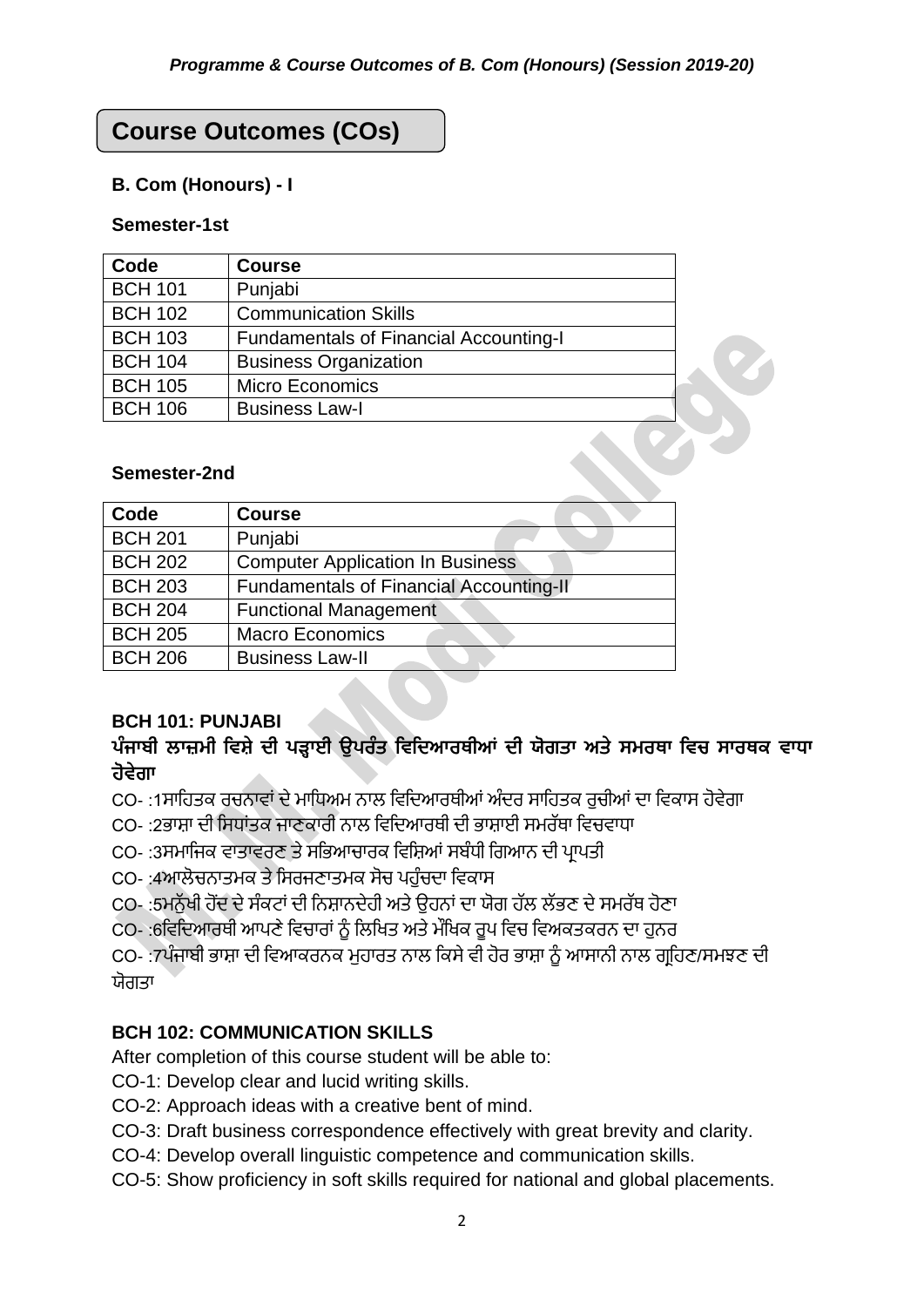# **BCH 103: FUNDAMENTALS OF FINANCIAL ACCOUNTING-I**

Upon successful completion of this course, the students will be able to:

CO-1: Acquire conceptual knowledge of basics of accounting, prepare ledger accounts and do journal entries accordingly.

CO-2: Equip himself with the knowledge of accounting process and preparing financial statements in accordance with appropriate standards.

CO-3: Prepare Bank Reconciliation Statement from incomplete statements of Cash book and Pass Book.

CO-4: Understand Partnership accounts for admission, retirement, and death of partner and dissolution of Partnership Firm.

CO-5: Understand the meaning of Hire- Purchase, Branch and Department and also the preparation of the related accounts.

CO-6: Enable the students to apply previously acquired accounting and computer skills by using software Tally.ERP.9.0

# **BCH 104: BUSINESS ORGANIZATION**

At the end of this course students will able to:

CO-1: Have insight of nature and scope of Business organization

CO-2: Understand various forms of business Organization

CO-3: Acknowledge various factors while selecting suitable location of business

CO-4: Evaluate various sources for attracting and retaining Human resources.

CO-5: Acquire knowledge about the concept of Entrepreneurship and identify various opportunities in contemporary business environment:

CO-6: Familiarize with the basic concepts of Marketing Management

# **BCH 105: MICRO ECONOMICS**

After completion of this course the student will be able to:

CO-1: Understand theories and principles in microeconomics including demand theory, elasticity of demand and consumer equilibrium with utility and indifference curve analysis.

CO-2: Analyze the relationship between inputs used in production and the resulting output and cost, integrate the concepts of price and output decisions of firms and Industry under various market structure.

CO-3: Understand theories and principles in macroeconomics including national income, models of employment and output determination, Consumption function and investment multiplier.

CO-4: Assess business fluctuations, expansions and recessions, long term macroeconomic growth trends and concept of Inflation.

CO-5: Apply these principles to analyze economic issues.

CO-6: Communicate effectively using written and oral arguments about specific economic issues.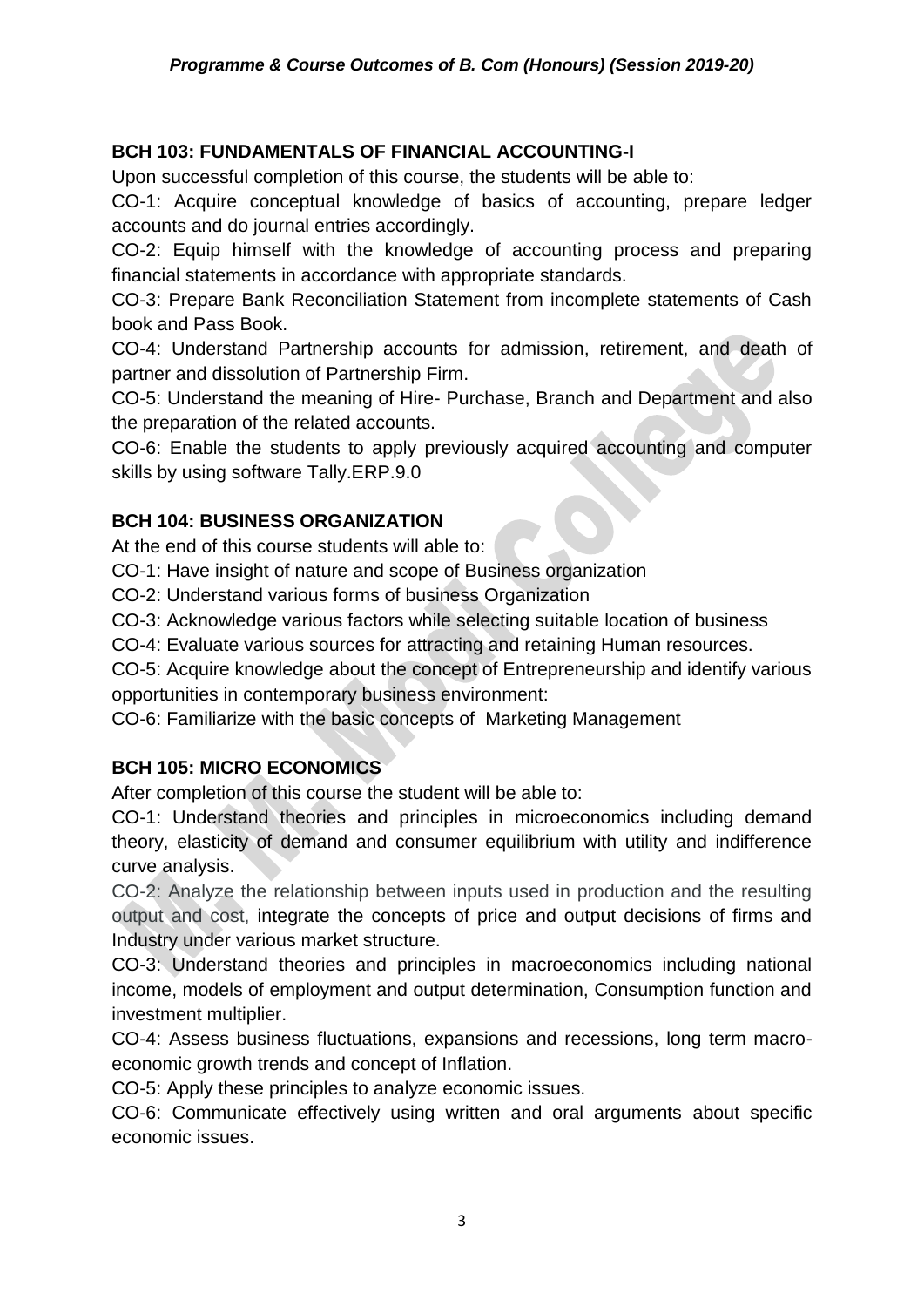# **BCH 106: BUSINESS LAW-I**

After completing this course the students will get the basic knowledge of the important laws relevant to conduct general business activities in physical and virtual spaces along with relevant case laws.

CO-1: Understand the basic aspects of contracts for making the agreements, contracts and subsequently enter valid business propositions

CO-2: Learn legitimate rights and obligations under the Sale of Goods Act.

CO-3: Understand the fundamentals of the Patent Act, 1970

CO-4: Acquire skills to initiate entrepreneurial ventures as LLP.

CO-5: Understand the fundamentals of internet based activities under the information and Technology Act.

CO-6: Understand the working of negotiable instruments under the Negotiable and Instrument Act 1881.

# **BCH 201: PUNJABI**

# **ਪੰਜਾਬੀ ਲਾਜ਼ਮੀ ਵਿਸ਼ੇਦੀ ਪੜ੍ਹਾਈ ਉਪਰੰਤ ਵਿਵਦਆਰਥੀਆਂ ਦੀ ਯੋਗਤਾ ਅਤੇਸਮਰਥਾ ਵਿਚ ਸਾਰਥਕ ਿਾਧਾ ਹੋਿੇਗਾ**

ਵਿਆਕਰਨਕ ਪੱਧਰ ਉੱਤੇ ਪੰਜਾਬੀ ਭਾਸ਼ਾ ਨੂੰ ਸ਼ੁੱਧਰੁਪ ਵਿਚ ਉਚਾਰਨ, ਲਿਖਣ ਅਤੇ ਪੜ੍ਹਨ ਦਾ ਹਨਰ ਪੰਜਾਬੀ ਭਾਸ਼ਾ ਦੇ ਸ਼ਬਦ ਨਿਰਮਾਣ ਪਬੰਧ ਦਾ ਗਿਆਨ

ਵੱਖ ਵੱਖ ਉਪਭਾਸ਼ਾਵਾਂ ਦੀ ਵੱਖਰਤਾ ਰਾਹੀਂ ਪੰਜਾਬ ਦੀ ਭਾਸ਼ਾਈ ਭਿੰਨਤਾ ਤੇ ਵਿਸ਼ਾਲਤਾ ਦਾ ਗਿਆਨ

ਵਿਭਿੰਨ ਸਮਾਜਿਕ, ਰਾਜਨੀਤਕ, ਧਾਰਮਿਕ ਮੱਦਿਆਂ ਸਬੰਧੀ ਵਿਚਾਰਾਂ ਦੇ ਨਿਰਮਾਣ ਦੀ ਸਮਰੱਥਾ ਵਿਚਵਾਧਾ ਮੁਕਾਬਲੇ ਦੀਆਂ ਪੀਖਿਆਵਾਂ ਵਿਚ ਸਹਾਇਕ

ਸਮਾਜਿਕ ਰਿਸ਼ਤਿਆਂ ਵਿਚ ਭਾਵਾਂ ਦੀ ਸਰਲ ਪੇਸ਼ਕਾਰੀ ਨਿਜੀ ਚਿੱਠੀ-ਪੱਤਰ ਰਾਹੀਂ ਕਰਨ ਦੀ ਯੋਗਤਾ

ਵਪਾਰਕ ਪੱਤਰ ਵਿਹਾਰ ਰਾਹੀਂ ਵਪਾਰਕ ਪੱਧਰ 'ਤੇ ਸੰਚਾਰ ਸਮਰੱਥਾ ਦਾ ਵਿਕਾਸ

ਭਾਸ਼ਾ ਦੇ ਵਿਭਿੰਨ ਰੂਪਾਂ ਨੂੰ ਸਮਝਕੇ ਸਮਾਜ ਵਿੱਚ ਪ੍ਰਭਾਵਸ਼ਾਲੀ ਰੂਪ ਵਿੱਚ ਵਿਚਰਨ ਦੀ ਯੋਗਤਾ

ਭਾਸ਼ਾ ਦੀ ਸਮਰੱਥਾ ਪਛਾਣ ਕੇ ਅੰਦਰਲੀ ਯੋਗਤਾ ਦਾ ਸਹੀ ਪਯੋਗ ਕਰਨਾ

ਸਾਹਿਤਕ ਰਚਨਾਵਾਂ ਦੇ ਮਾਧਿਅਮ ਨਾਲ ਵਿਦਿਆਰਥੀਆਂ ਅੰਦਰ ਸਾਹਿਤਕ ਰਚੀਆਂ ਦਾ ਵਿਕਾਸ ਹੋਵੇਗਾ

# **BCH 202: COMPUTER APPLICATION IN BUSINESS**

After Completion of this Course the student will be able to:-

CO-1: Understand the Practical aspects of MS-Windows 7

CO-2: Learn the MS-Office 2007 Including Ms-Word, Ms-PowerPoint, Ms-Excel.There Utility in writing document, creating spreadsheet, preparation PowerPoint presentation

CO-3: Acqaint himself with working of computer system & its parts

CO-4: Learn Number system. A technique to represent computer system architecture, every value that you are saving and getting into/from computer memory

# **BCH 203: FUNDAMENTALS OF FINANCIAL ACCOUNTING-II**

Upon successful completion of this course, the students will be able to: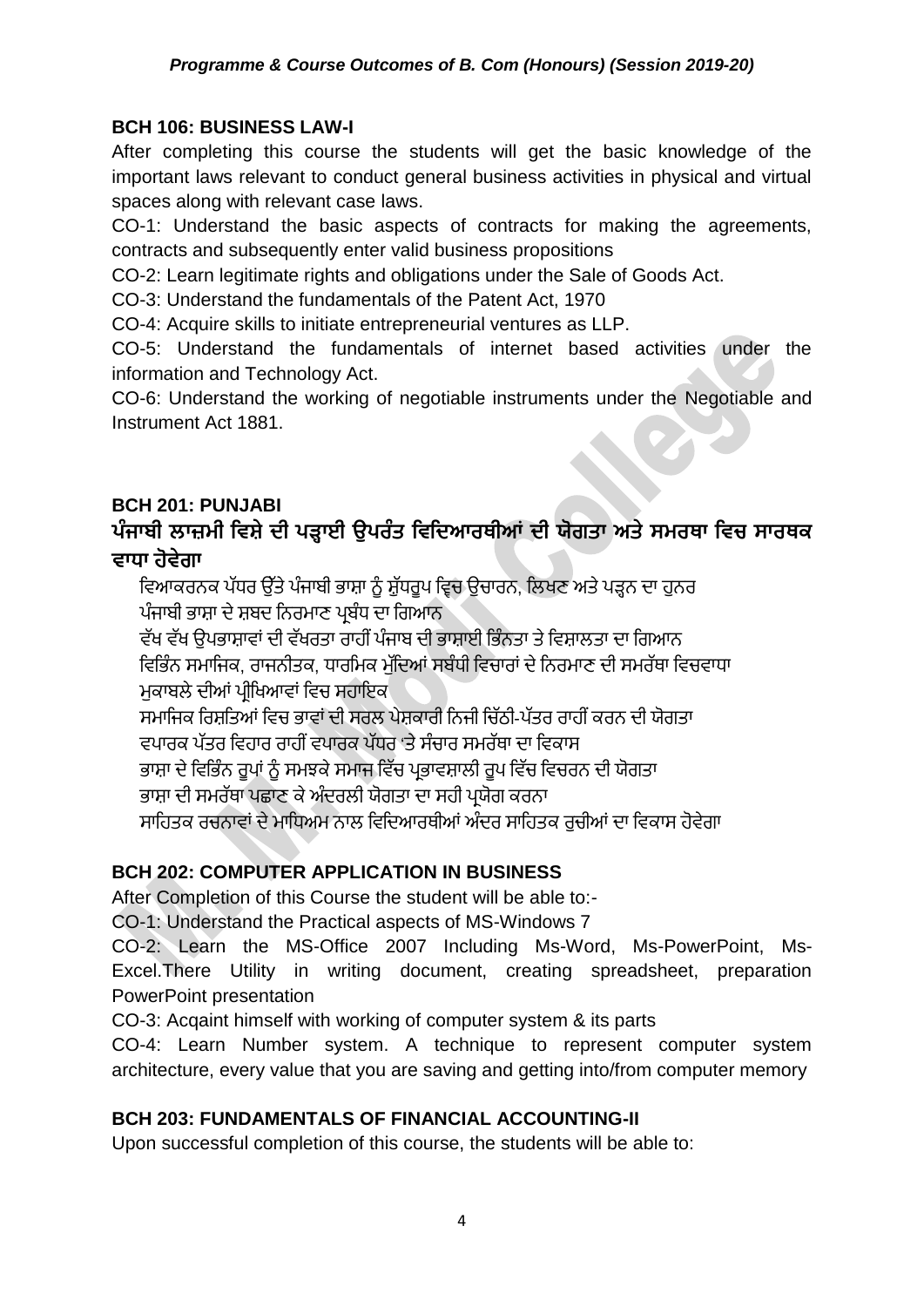#### *Programme & Course Outcomes of B. Com (Honours) (Session 2019-20)*

CO-1:Acquire conceptual knowledge of basics of accounting, prepare ledger accounts and do journal entries accordingly.

CO-2: Equip himself with the knowledge of accounting process and preparing financial statements in accordance with appropriate standards.

CO-3: Prepare Bank Reconciliation Statement from incomplete statements of Cash book and Pass Book.

CO-4: Expound Partnership accounts for admission, retirement, death of partner and dissolution of Partnership Firm.

CO-5: Understand the meaning of Hire- Purchase, Branch and Department and also the preparation of the related accounts.

CO-6: Apply previously acquired accounting and computer skills by using software Tally.ERP.9.0

#### **BCH 204: FUNCTIONAL MANAGEMENT**

After completion of this course the student will be able to:

CO-1: Understand the meaning, scope, significance, functions and process of management.

CO-2: enlist the characteristics, process and types of plans and understand the difference between delegation and decentralisation of authority and types of organization structure.

CO-3: Become aware of the process of recruitment and selection and types of training provided to the employee on joining the organization.

CO-4: Interpret the concept of motivation, its types and various theories of motivation

CO-5 : Have an insight of meaning of leadership and types of leadership styles along with importance of communication and Co-ordination.

# **BCH 205: MACRO ECONOMICS**

After completion of this course the student will be able to:

CO-1: Understand theories and principles in microeconomics including demand theory, elasticity of demand and consumer equilibrium with utility and indifference curve analysis.

CO-2: Analyze the relationship between inputs used in production and the resulting output and cost, integrate the concepts of price and output decisions of firms and Industry under various market structure.

CO-3: Understand theories and principles in macroeconomics including national income, models of employment and output determination, Consumption function and investment multiplier.

CO-4: Assess business fluctuations, expansions and recessions, long term macroeconomic growth trends and concept of Inflation.

CO-5: Apply these principles to analyze economic issues.

CO-6: Communicate effectively using written and oral arguments about specific economic issues.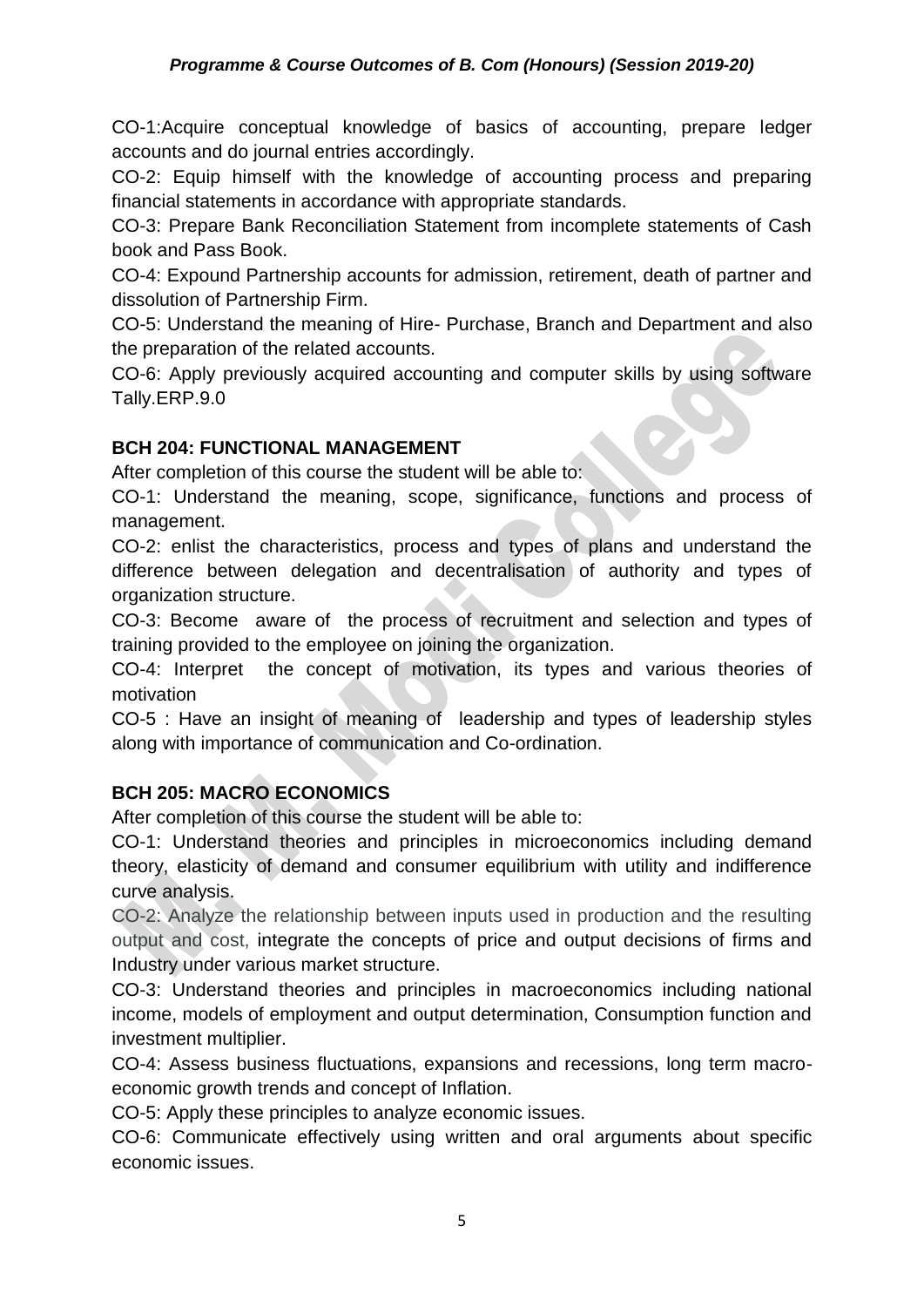#### **BCH 206: BUSINESS LAW-II**

After completing this course the students will get the basic knowledge of the important laws relevant to conduct general business activities in physical and virtual spaces along with relevant case laws.

CO-1: Interpret the basic aspects of contracts for making the agreements, contracts and subsequently enter valid business propositions

CO-2: Learn legitimate rights and obligations under the Sale of Goods Act.

CO-3: Equip himself with the fundamentals of the Patent Act, 1970

CO-4: Acquire skills to initiate entrepreneurial ventures as LLP.

CO-5: Understand the fundamentals of internet based activities under the information and Technology Act.

CO-6: Understand the working of negotiable instruments under the Negotiable and Instrument Act 1881.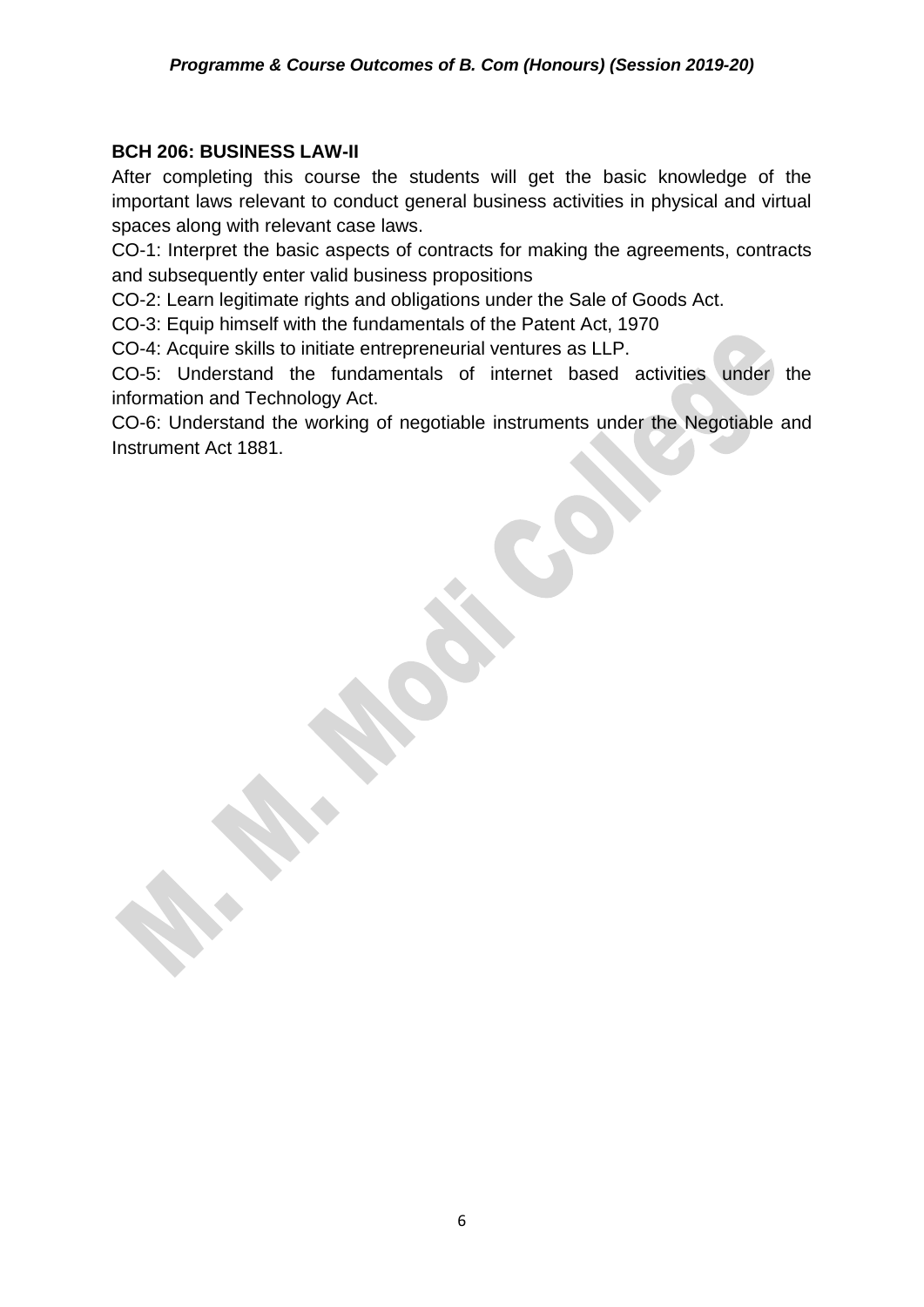# **Course Outcomes (COs)**

#### **B. Com (Honours) - II**

#### **Semester-3rd**

| Code           | <b>Course</b>                            |  |
|----------------|------------------------------------------|--|
| <b>BCH 301</b> | <b>Banking Operations and Procedures</b> |  |
| <b>BCH 302</b> | <b>Corporate Accounting-I</b>            |  |
| <b>BCH 303</b> | <b>Income Tax Law-I</b>                  |  |
| <b>BCH 304</b> | <b>Business Statistics</b>               |  |
| <b>BCH 305</b> | Company Law                              |  |
| <b>BCH 306</b> | Seminar                                  |  |

#### Semester-4<sup>th</sup>

| Code           | <b>Course</b>                    |
|----------------|----------------------------------|
| <b>BCH 401</b> | <b>Fundamentals of Insurance</b> |
| <b>BCH 402</b> | <b>Corporate Accounting-II</b>   |
| <b>BCH 403</b> | <b>Income Tax Law-II</b>         |
| <b>BCH 404</b> | <b>Business Mathematics</b>      |
| <b>BCH 405</b> | <b>Auditing Practices</b>        |
| <b>BCH 406</b> | Indian Economy                   |

# **BCH 301: BANKING OPERATIONS AND PROCEDURES**

At the end of the course the student will be able to:

CO-1: Outline various functions performed by Modern Banks.

CO-2: Understand the Liability occur in case of dishonor of cheque.

CO-3: List different type of accounts which customer can open with Banker.

CO-4: Demonstrate an awareness of law and practice in a Banking context

CO-5: Outline various services rendered by commercial banks.

# **BCH 302: CORPORATE ACCOUNTING-I**

At the end of the course, the students will be able to:

CO-1: Acquire knowledge of corporate accounts, accounting standards and to describe various practices and procedures related to Company Act, 2013.

CO-2 Understand the basic structure and redemption of share capital and debentures, ability to grasp knowledge of right issue and bonus share.

CO-3: Develop ability to understand underwriting of shares, preparation of income statement, position statement and consolidate balance sheet for holding company.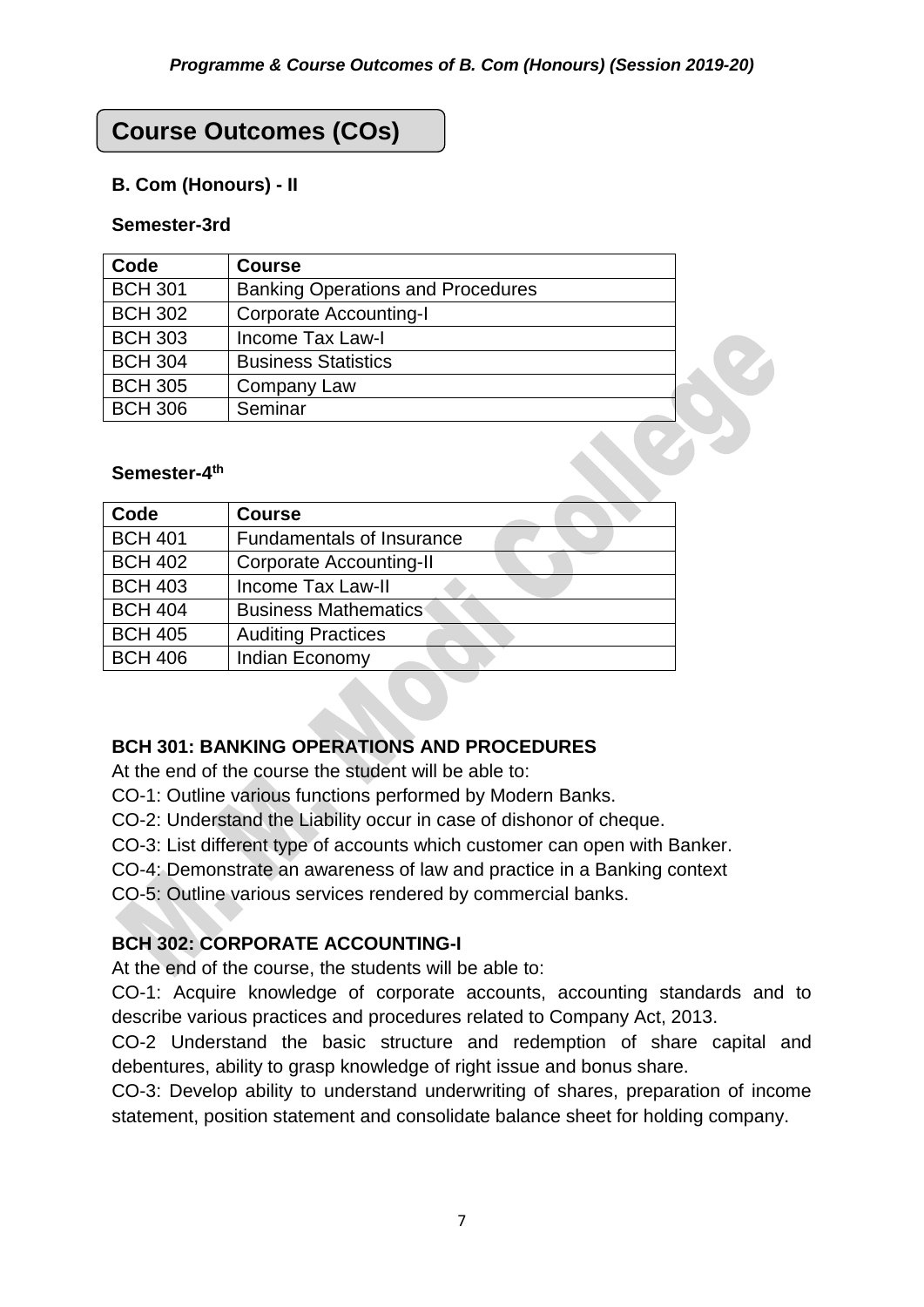CO-4: Accounting Standard-14 helps the students to know the process of Amalgamation and Internal reconstruction, interpretation and preparation of liquidation final accounts.

CO-5: Enlarge capability to understand the concept and preparation of accounts related to banking and insurance company, valuation of shares and goodwill.

# **BCH 303: INCOME TAX LAW-I**

After completing this course the students will get the knowledge of laws pertaining to levy of income tax in India and to enable students to apply the same practically.

CO-1: Understand the basic concepts in the law of income tax and determine the residential status of different persons.

CO-2: Identify the five heads in which income is categorized and to compute income under the heads salary, income from house property, capital gains, profit and gain from business and profession and income from other sources.

CO-3: Understand clubbing provisions, aggregate income after set-off and carry forward of losses.

CO-4: Identify deductions out of gross total income and computation of total income in regard to different assesses.

CO-5: The concept of advance payment of tax, tax deducted at source, appeals and refunds will enable the students to deal with the assessment procedure.

# **BCH 304: BUSINESS STATISTICS**

Upon successful completion of this course, the students will be able to:

CO-1 Understand basic concepts of Statistics such as collection of data, tabular and graphical representation of data.

CO-2 Calculate Measures of Central Tendency, Dispersion, Correlation and Regression analysis.

CO-3 Analyze the time series, trends, moving average and computation of seasonal indices.

CO-4 Solve the problems relating to Index number.

CO-5 Understand the concept relating to forecasting, and they would forecast the demand and sales of companies or industries.

# **BCH 305: COMPANY LAW**

After completion of this course the student will be able to:

CO-1: Understand the background of New Companies Act, 2013 and kinds of companies.

CO-2: Acknowledge and explicate the three important documents for incorporation and commencement of Business of Company: Memorandum of Association, Articles of Association and Prospectus.

CO-3: Specify the various types of shares and share capital and elucidate the alteration of MOA, AOA and consequences of misrepresentation in prospectus.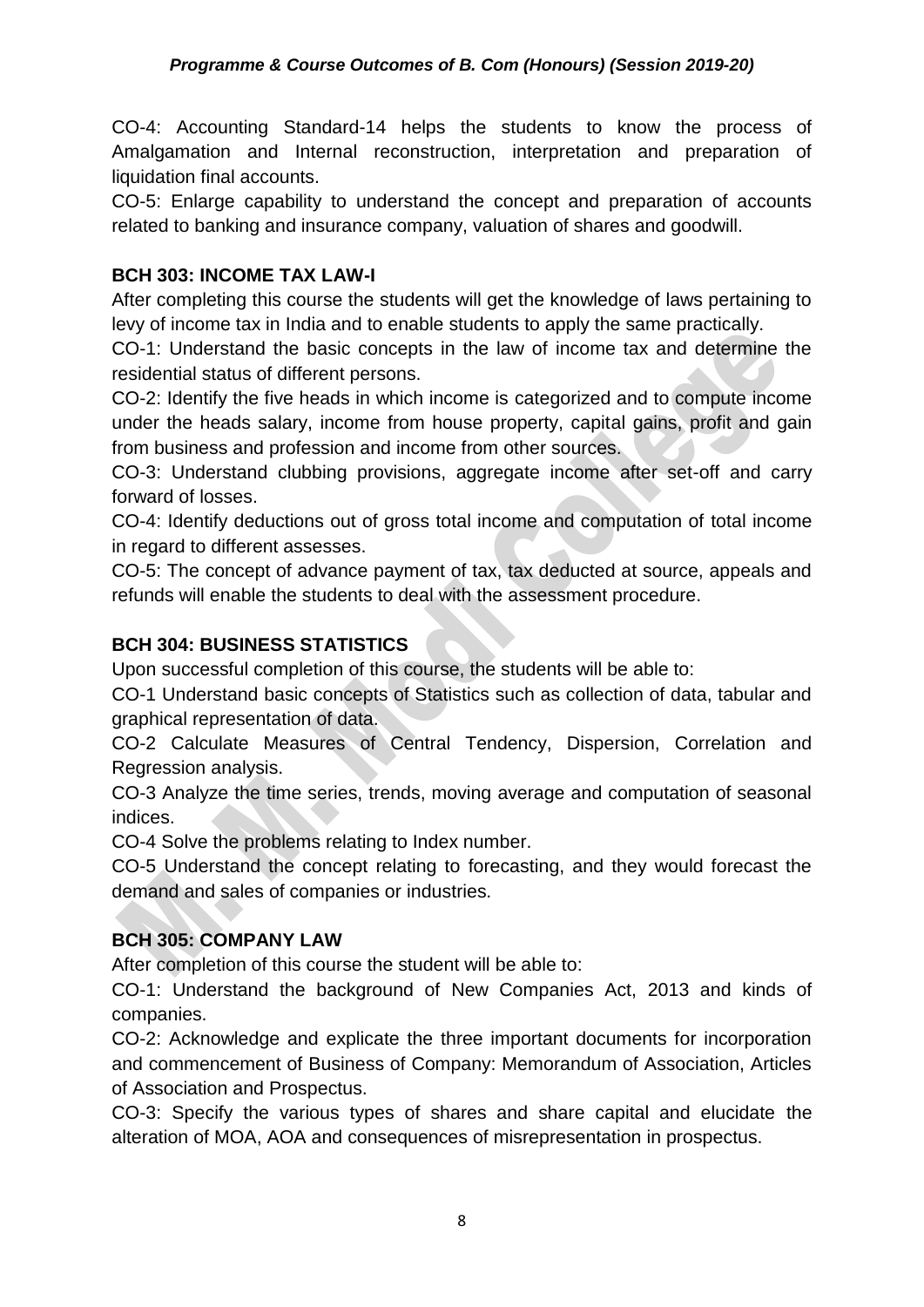CO-4: Recognize the powers and duties of directors and know various forms of winding up of company.

#### **BCH 306: SEMINAR**

After completion of this course the student will be able to:

CO-1: Understand the practical aspect of financial accounting using Tally ERP 9.0.

CO-2: learn the procedure of e-return-filing for individuals.

CO-3: Know about various deductions and calculation of rebate while assessing the income of individuals under the guidance of CA.

CO-4: Use their theoretical knowledge of accounting and finance in practical training.

# **BCH 401: Fundamentals of Insurance**

After completion of this course the student will be able to:

CO-1: Have a basic understanding of the insurance mechanism. It explains the concept of insurance and how it is used to cover risk, the relationship between insurers and their customers and the importance of insurance contracts .

CO-2: Acquire knowledge about the Concept and nature of Insurance

CO-3: Understand the fundamentals of contract of insurance.

CO-4: Enlist various types of Insurance provided by insurance sector in India

CO-5: Analyze the Recent trends in Insurance sector in India

CO-6: Understand regulatory framework of Insurance under IRDA

# **BCH 402: CORPORATE ACCOUNTING-II**

At the end of the course, the students will be able to:

CO-1: Acquire knowledge of corporate accounts, accounting standards and to describe various practices and procedures related to Company Act, 2013.

CO-2: Understand the basic structure and redemption of share capital and debentures, ability to grasp knowledge of right issue and bonus share.

CO-3: Develop ability to understand underwriting of shares, preparation of income statement, position statement and consolidate balance sheet for holding company.

CO-4: Accounting Standard-14 helps the students to know the process of Amalgamation and Internal reconstruction, interpretation and preparation of liquidation final accounts.

CO-5: Enlarge capability to understand the concept and preparation of accounts related to banking and insurance company, valuation of shares and goodwill.

# **BCH 403: INCOME TAX LAW-II**

After completing this course the students will get the knowledge of laws pertaining to levy of income tax in India and to enable students to apply the same practically.

CO-1: Understand the basic concepts in the law of income tax and determine the residential status of different persons.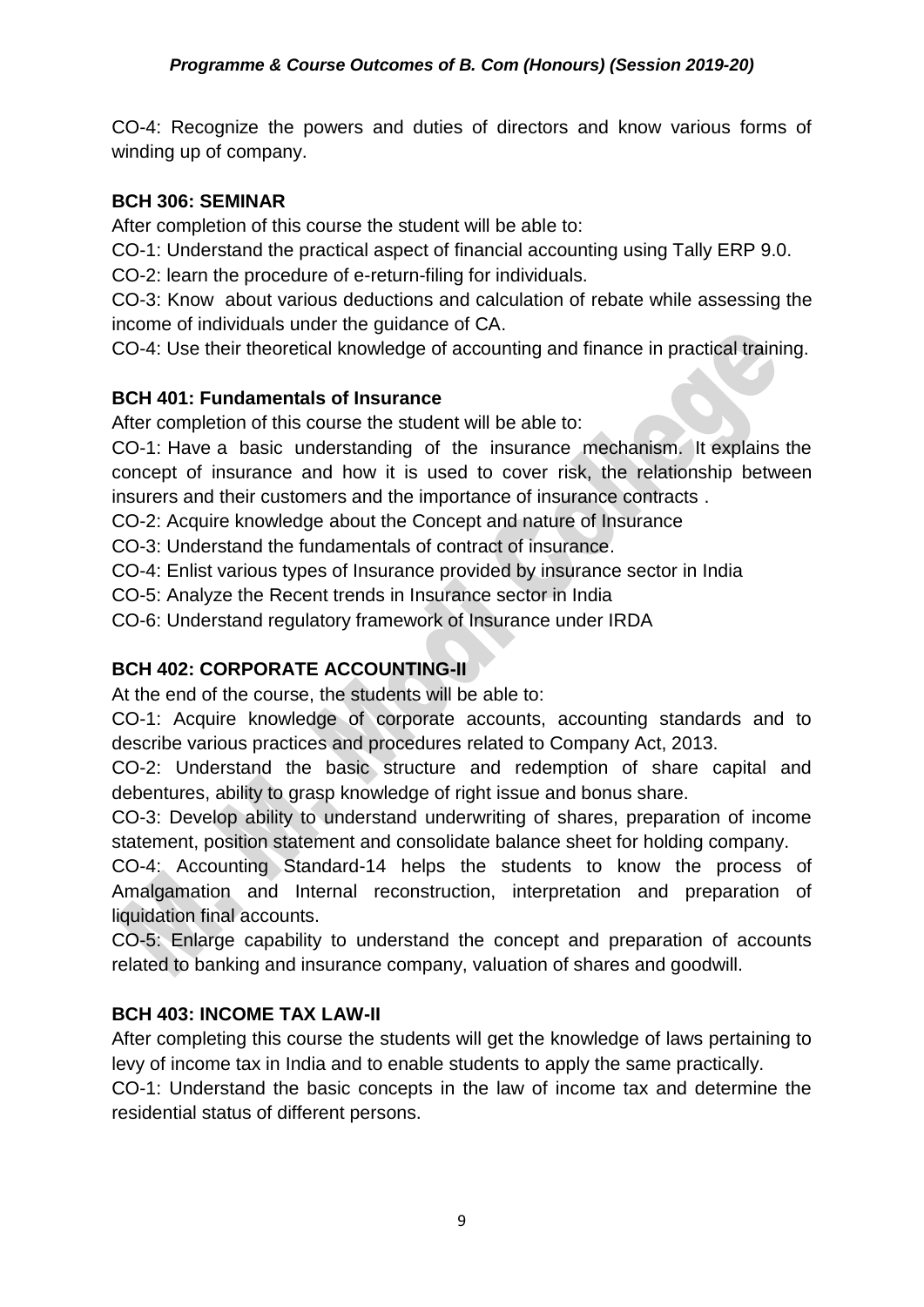#### *Programme & Course Outcomes of B. Com (Honours) (Session 2019-20)*

CO-2: Identify the five heads in which income is categorized and to compute income under the heads salary, income from house property, capital gains, profit and gain from business and profession and income from other sources.

CO-3: Understand clubbing provisions, aggregate income after set-off and carry forward of losses.

CO-4: Identify deductions out of gross total income and computation of total income in regard to different assesses.

CO-5: The concept of advance payment of tax, tax deducted at source, appeals and refunds will enable the students to deal with the assessment procedure.

#### **BCH 404: BUSINESS MATHEMATICS**

After completing this course, the students will be able to:

CO-1: Acquaint with the concepts and types of matrices and determinants and solve the system of linear equations in matrices.

CO-2: Appropriately formulate linear programming models and application of OR techniques to solve these Linear programming problems.

CO-3: Analyze real world scenarios to formulate and solve the problems using simple and compound interest,

CO-4: Know about annuities its,types, its amount and present value and then interpret and clearly communicate the results.

CO-5: Understand and interpret variety of problems such as assignment, transportation and travelling salesman, etc.

# **BCH 405: AUDITING PRACTICES**

Upon completion of this course, the learner will be able to:

CO-1: Understand the main objectives underlying Audit and importance of an errorfree financial statement.

CO-2: Successfully differentiate between internal control, internal check types of audit and internal audit and appreciate the importance of different types of audits for different types of business houses.

CO-3: Get deeper insight in the role of Institute of Chartered Accountants of India for issuing auditing standards to conduct audit and other assurance engagements.

CO-4: Understand auditors' qualifications, disqualification, rights, duties and liabilities and acquire knowledge of audit evidence and documentation

CO-5: Familiarize with the role of professional ethics and computerized Auditing in present scenario of work culture.

CO-6: This course will help students to prepare for CA, CS and auditing specific competitive exams

# **BCH 406: INDIAN ECONOMY**

After completing this course the students will be able to:

CO-1: Equip himself with the knowledge about Indian economy, its developments, new opportunities & problems, and role of different government authorities.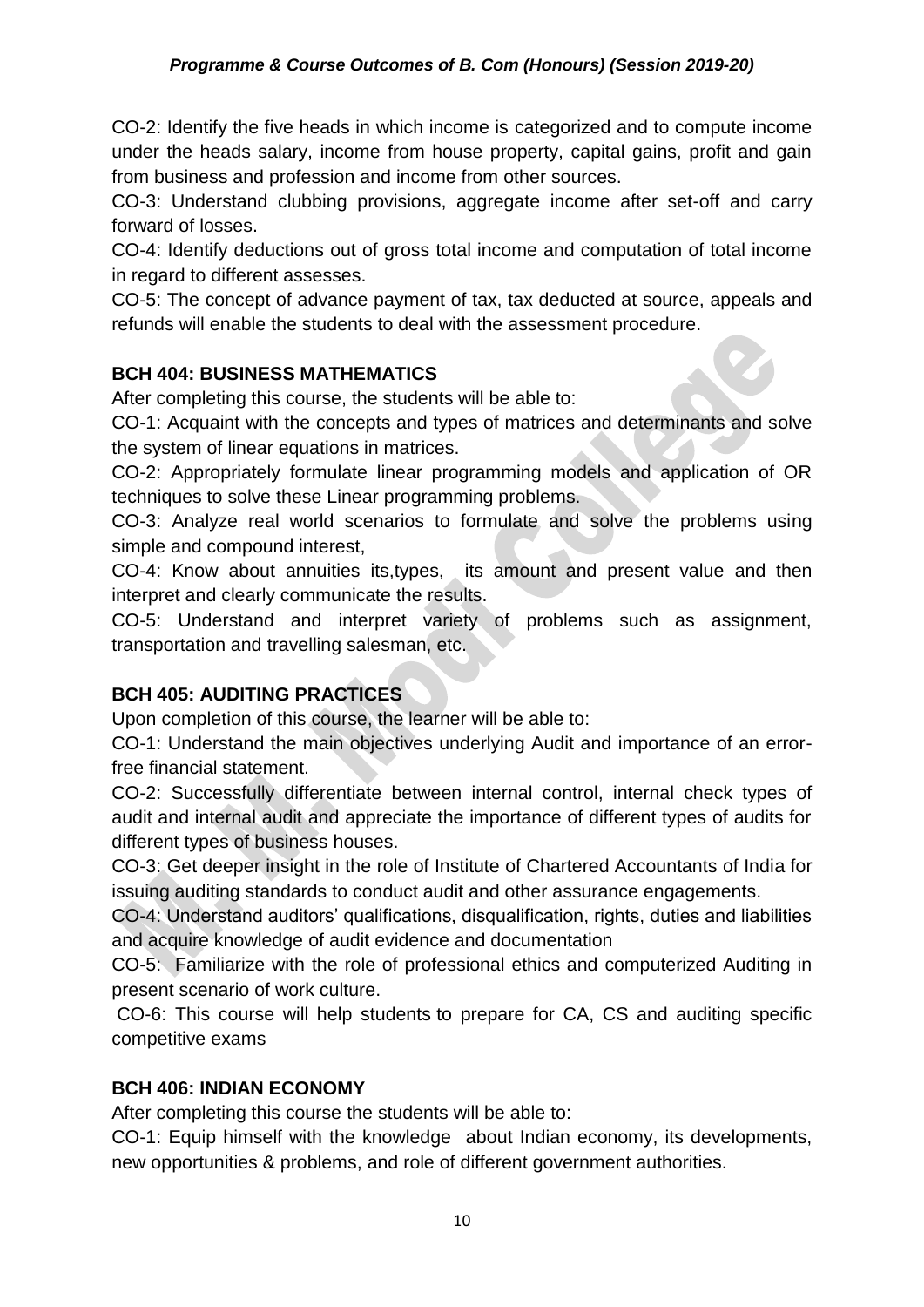CO-2: Acknowledge the different development agenda of the economy during each five-year plan, like increasing national income, improving per capita income and quality of life & standard of living of the Indian people.

CO-3: Explain the problems and new opportunities in agriculture and industrial sector of Indian economy, new developments & government initiativesto face problems.

CO-4: Evaluate the international relations through foreign policy, export and imports of India , also tell about the balance of payment position (surplus or deficit).

CO-5: Acknowledge about the targets and achievements of five year economic plans, New targets and opportunities of NITI Aayog for new India.

11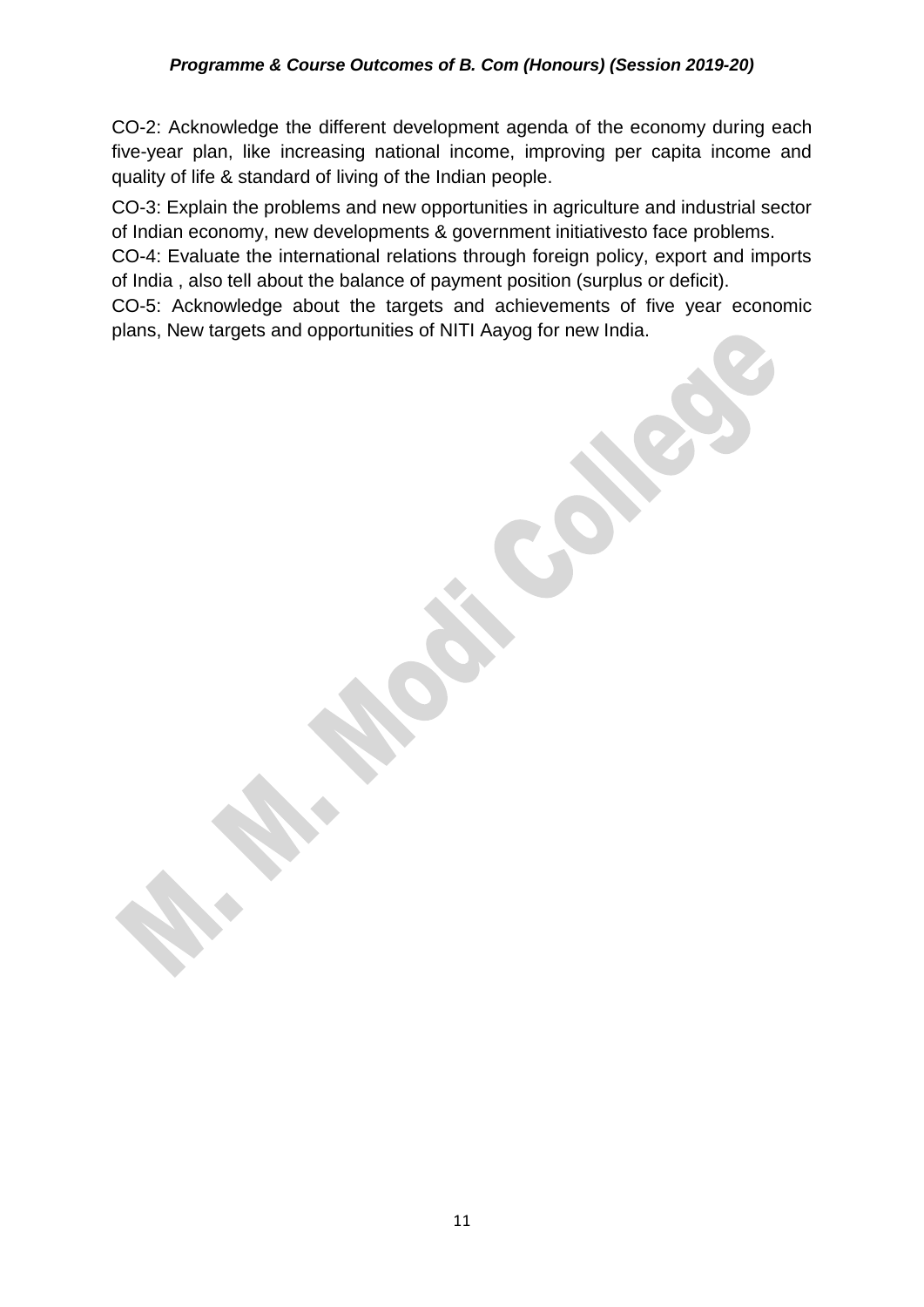# **Course Outcomes (COs)**

#### **B. Com (Honours) - III**

#### **Semester- 5th**

| Code           | <b>Course</b>                    |  |
|----------------|----------------------------------|--|
| <b>BCH 501</b> | <b>Management Accounting-I</b>   |  |
| <b>BCH 502</b> | <b>Cost Accounting-I</b>         |  |
| <b>BCH 503</b> | <b>Indirect Taxes</b>            |  |
| <b>BCH 504</b> | Fundamentals Of Entrepreneurship |  |
| <b>BCH 505</b> | E-Commerce                       |  |
| <b>BCH 506</b> | <b>Money And Banking</b>         |  |

#### **Semester- 6 th**

| Code           | <b>Course</b>                                   |
|----------------|-------------------------------------------------|
| <b>BCH 601</b> | <b>Management Accounting-II</b>                 |
| <b>BCH 602</b> | <b>Cost Accounting-II</b>                       |
| <b>BCH 603</b> | <b>Financial Management</b>                     |
| <b>BCH 604</b> | Corporate Governance & Social Responsibility of |
|                | <b>Business</b>                                 |
| <b>BCH 605</b> | <b>Production and Operations Management</b>     |
| <b>BCH 608</b> | <b>Financial Institutions and Markets</b>       |

# **BCH 501 MANAGEMENT ACCOUNTING-I**

After completing this course, the students will be able to:

CO-1: Apply management accounting and its objectives in facilitating decision making.

CO-2: Give proper idea on financial statement analysis from practical point of view.

CO-3: Prepare Cash Flow and Funds Flow statements this helps them in planning for intermediate and long-term finances.

CO-4: Calculate various accounting ratios and analyse and interpret the liquidity, solvency, turnover and profitability by these ratios.

CO-5: Develop the know-how and concept of marginal costing with practical problems and applications of Marginal costing.

CO-6: Acquaint the meaning and types of Budgets and the concept of budgetary control.

#### **BCH 502: COST ACCOUNTING-I**

At the end of the course, the students will be able to: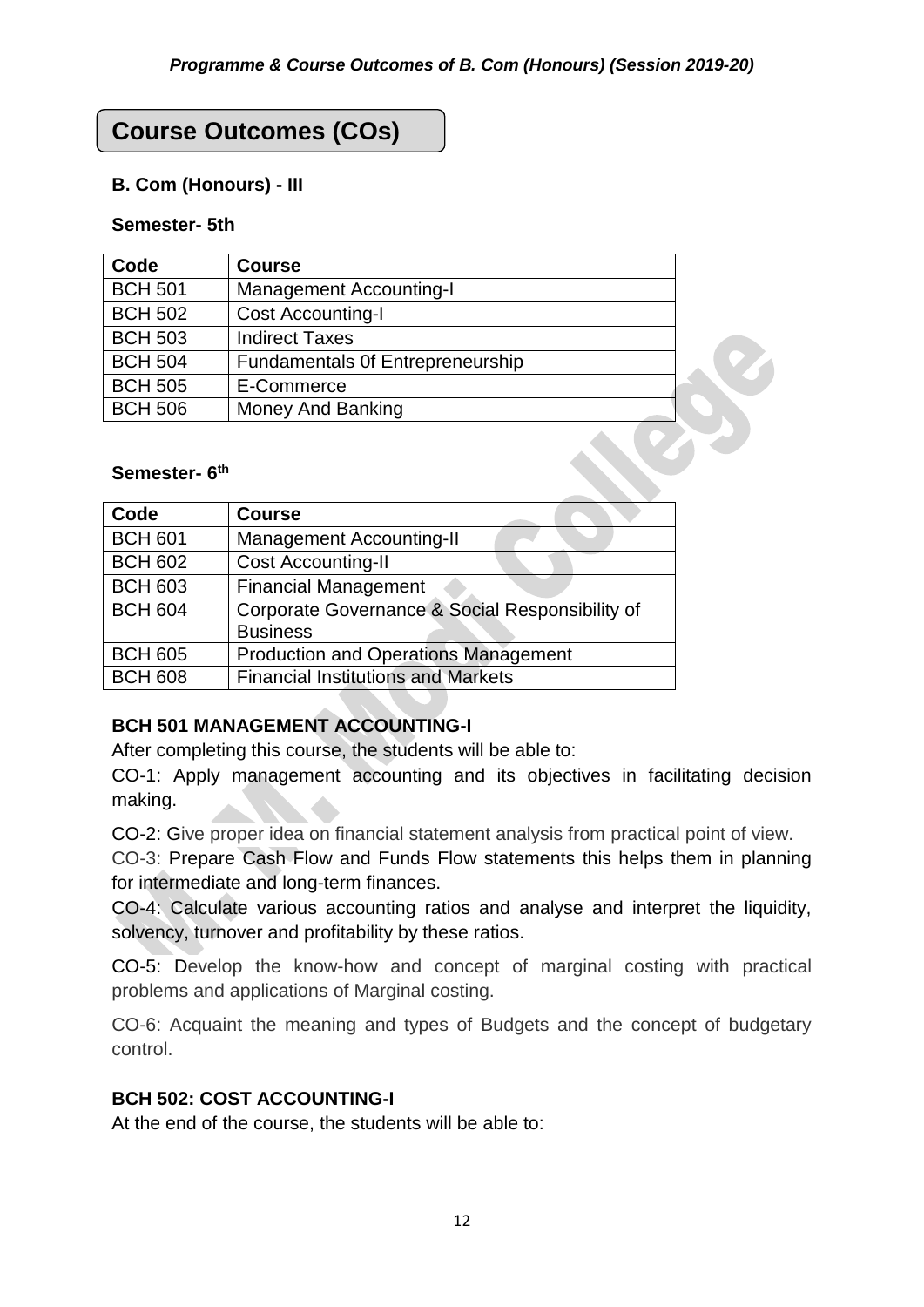CO-1: Acquire in depth indulgent of cost accounting principles for identification, analysis and interpretation of cost components and ascertainment using various costing methods and procedures.

CO-2: Understand the basic structure of cost accounting and cost related concepts, preparation of cost sheet along with elements of cost, analyse and evaluate information related to material, labour and overhead costs.

CO-3: Develop ability to understand and calculate the cost through FIFO, LIFO and Average Method, cost determination through apportionment and absorption of overheads, over valuation and under valuation of overheads.

CO-4: Reconciliation of cost and financial account help the students to find out any discrepancies and error arising from cost accounts and to understand the basic fundaments of unit costing, identification of difference between job and contract costing.

CO-5: Enlarge capability to comprehend and calculate equivalent production, structure of process costing; identify the disparity between traditional costing and activity base costing.

# **BCH 503: INDIRECT TAXES**

Upon completion of the course, students will be able to:

CO-1: Understand the comprehensive system of indirect taxes in India along with features and scope of GST.

CO-2: Compare the previous tax system and the present GST regime to critically examine the strengths and weaknesses of both systems.

CO-3: Explain the value of time and place for levy of tax, registration procedure for claiming input tax credit and Kelkar shah model of GST in comparison to Australian and Canadian model.

CO-4: Describe the powers and functions of GST Council and its role in the administration of GST.

CO-5: Familiarize with the concept of reverse charge mechanism, tax invoices, debit/credit note, returns and payments, appeals and returns under GST.

CO-6: Know various types of custom duty, the modes of valuation, exemptions and procedures applicable for exports and imports under Indian Customs Act.

# **BCH 504: Fundamentals of Entrepreneurship**

At the end of this course students will able to:

CO-1: Understand the meaning, scope and role of Entrepreneur in economic development.

CO-2: Identify the Psychological needs, Qualities for Entrepreneurship.

CO-3: Create awareness on various Entrepreneurship Development Programme.

CO-4: Learn about various Incentives provided by government for new Entrepreneur

CO-5: Understand legal requirement for establishing new unit by an Entrepreneur

CO-6: Acquire the Concept of Business Incubators in Promoting Entrepreneurship.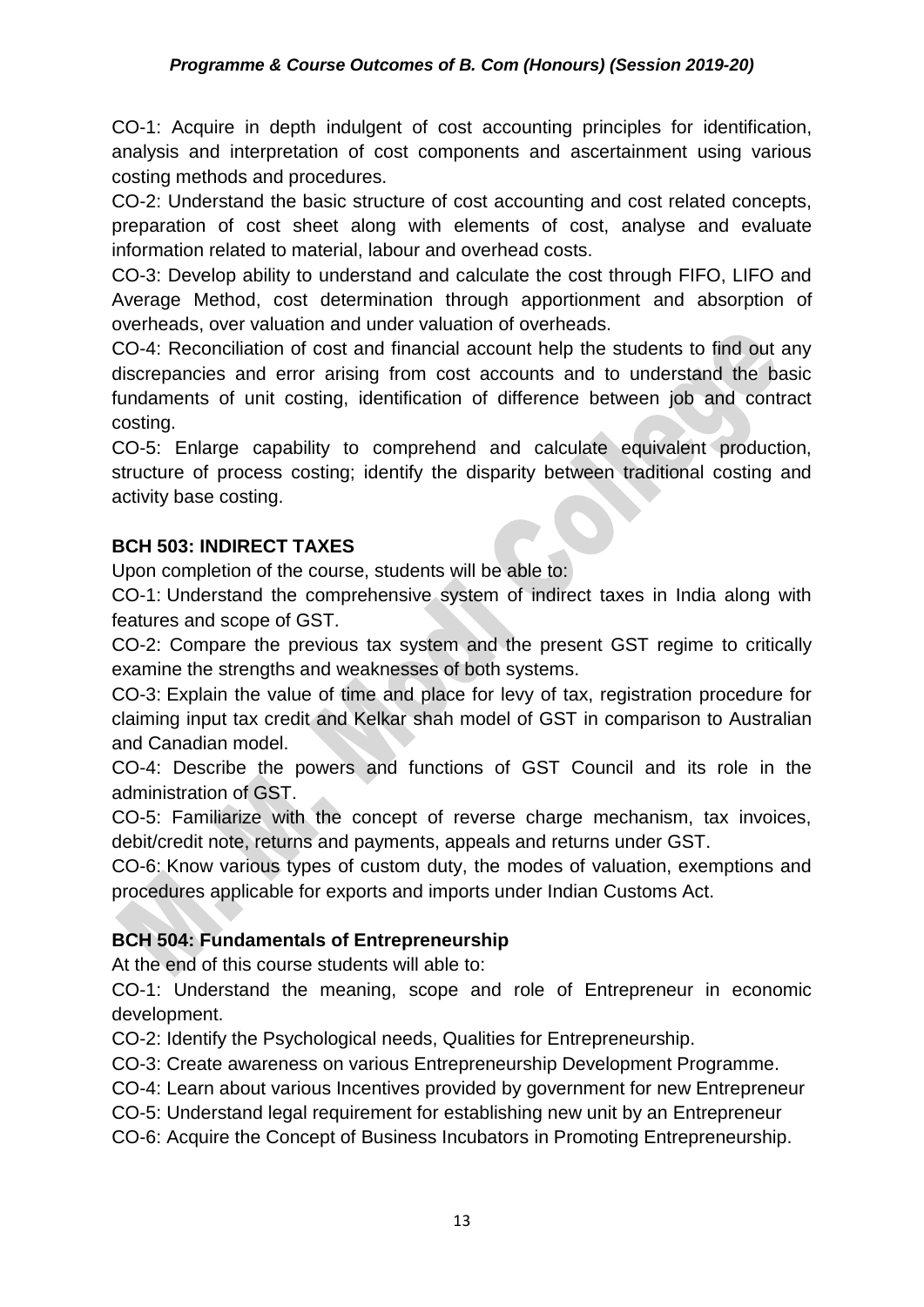# **BCH-505 E-Commerce**

After Completion of this Course the student will be able to:-

CO-1:Understand the Meaning, Concepts, Importance, Functions of E-commerce, Difference between E-commerce and E-Business

CO-2: Have an insight of Internet and its relation of E-commerce, Problems and opportunity of e-commerce in India

CO-3: Understand the framework of E-commerce, Supply chain Management, online business brick v/s pure online and click business

CO-4: Learn various operations of E-commerce. Type of E-payment system, These strategies will help the learners to make safe use of digital payment system ,Concepts of E-marketing will helps the learners make effective use of electronic marketing channels

Co-5-Learn about E-governance applications. There utility in E-Government **Websites** 

#### **BCH-508 MONEY AND BANKING COURSE OUTCOMES:**

After completing this course the students will be able to:

CO-1: Learn about the Indian financial system by studying the concept money its evolutions &its usages, and banking, its role and performances in the India financial market.

CO-2: Understand the theories of money which evaluates the different determinants affecting the demand of money in the market.

CO-3: Highlight the different factors like interest rate structure which affect the money and credit creation in financial market.

CO-4: Understand the Indian banking system and explain the role of regulatory bodies in regulating the functions of the banks regards to their capital, borrowings etc.

CO5:Acknowledge the role of commercial banking in developing the economy by facilitating the Indian public, providing facilities like borrowings, public deposits, internet banking, E-banking, mobile banking, retail banking etc. and maintain the monetary policy for the stability

# **BCH 601 MANAGEMENT ACCOUNTING-II COURSE OUTCOMES**

After completing this course, the students will be able to:

CO-1: Apply management accounting and its objectives in facilitating decision making.

CO-2: Give proper idea on financial statement analysis in practical point of view.

CO-3: Prepare Cash Flow and Funds Flow statements this helps them in planning for intermediate and long-term finances.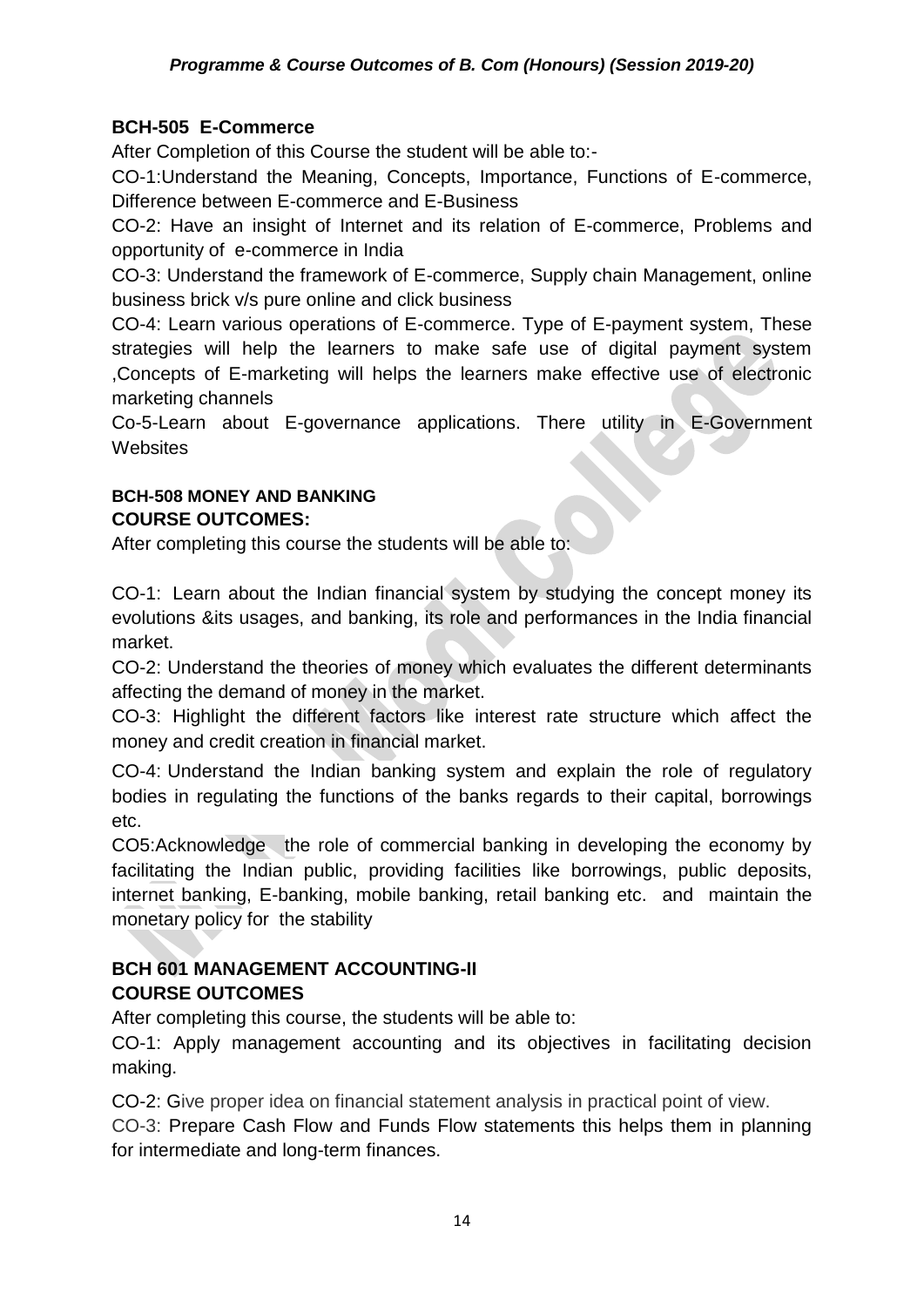CO-4: Calculate various accounting ratios and analyse and interpret the liquidity, solvency, turnover and profitability by these ratios.

CO-5: Develop the know-how and concept of marginal costing with practical problems and applications of Marginal costing.

CO-6: Acquaint himself with the meaning and types of Budgets and the concept of budgetary control.

# **BCH 602: COST ACCOUNTING-II**

At the end of the course, the students will be able to:

CO-1: Acquire in depth indulgent of cost accounting principles for identification, analysis and interpretation of cost components and ascertainment using various costing methods and procedures.

CO-2: Understand the basic structure of cost accounting and cost related concepts, preparation of cost sheet along with elements of cost, analyse and evaluate information related to material, labour and overhead costs.

CO-3: Develop ability to understand and calculate the cost through FIFO, LIFO and Average Method, cost determination through apportionment and absorption of overheads, over valuation and under valuation of overheads.

CO-4: Reconciliation of cost and financial account help the students to find out any discrepancies and error arising from cost accounts and to understand the basic fundaments of unit costing, identification of difference between job and contract costing.

CO-5: Enlarge capability to comprehend and calculate equivalent production, structure of process costing; identify the disparity between traditional costing and activity base costing. .

#### **BCH 603: FINANCIAL MANAGEMENT**

After completion of this course students will be able to:

CO-1: Have good and in-depth understanding of the finance and importance of financial management in business concern.

CO-2: Understand the major objectives of financial management and their relationship with other functional areas.

CO-3: Gain information about various investment opportunities and their suitability in particular situations.

CO-4: Explain the sources & applications of finance and their effect on profit.

CO-5: Examine company's performance by considering important determinants for effective decision making.

# **BCH-604 CORPORATE GOVERNANCE & SOCIAL RESPONSIBILITY OF BUSINESS**

After completing this course the students will get the knowledge of issues and practices of corporate governance and social responsibility of business